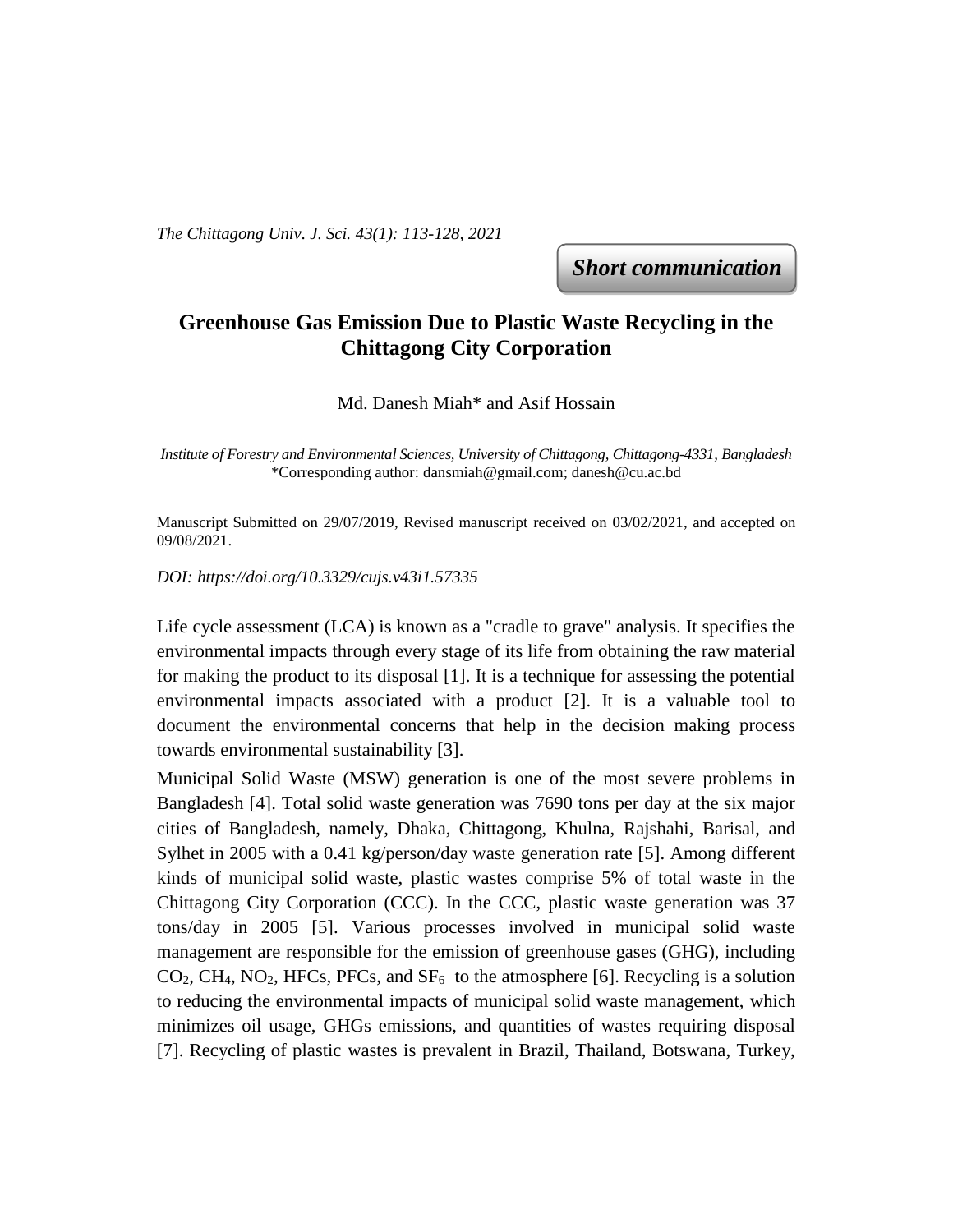and India [8, 9]. Informal sectors in Bangladesh recycle about 4-15% of total solid waste [10]. Dhaka city recycles 66% of total plastic wastes each year [11]. Recycled solid waste is estimated at 8.25% of complete solid waste in Rajshahi city [12]. The studies revealed that the MSW management was responsible for the greenhouse gas emission [13-15]. Some life cycle assessment studies were relevant to plastic materials. It was found that GHG emissions were  $1480$  tons of CO<sub>2</sub>-eq and 1340 tons of CO2-eq for manufacturing of Polyethylene (PE) and Polypropylene (PP) plastic pellets, respectively [1]. For the treatment of high-density polyethylene (HD-PE) boxes, emitted GHG from electricity was  $94-358$  kg  $CO<sub>2</sub>$ -eq/ton of treated waste. For the production of 1 ton of virgin HD-PE granulates, the GHG emissions were 1082- 1626 kg  $CO_2$ -eq [16]. Recycling of 1 kg pet flakes requires 42-55 MJ energy for plastic packaging recycling [17]. GHG emission from expanded polystyrene mold production was 7.36 kg  $CO<sub>2</sub>$ -eq per kg of mold [18].

The literature review found the studies on MSW generation, and management [5, 11, 19-21], on recycling of solid waste [5, 7, 8, 10, 12, 17, 22-27], on GHG emissions from their management and treatment [6, 28-33], and on the GHG emission from plastic material production and recycling of plastic waste [1, 16-18, 34, 35]. All the above studies adopted the life cycle approach to understanding the environmental impacts. However, no study was found in the CCC, even in other places of Bangladesh concerning the life cycle assessment of plastic waste recycling. So, this study attempted to find out GHGs emissions from the recycling of plastic wastes in the CCC. The outputs of this study will become a baseline for future studies. The study will be useful for understanding greenhouse gas emission from the plastic waste recycling.

The geographic scope of this study was the CCC area (Figure 1). The study was performed from March 2016 to September 2016.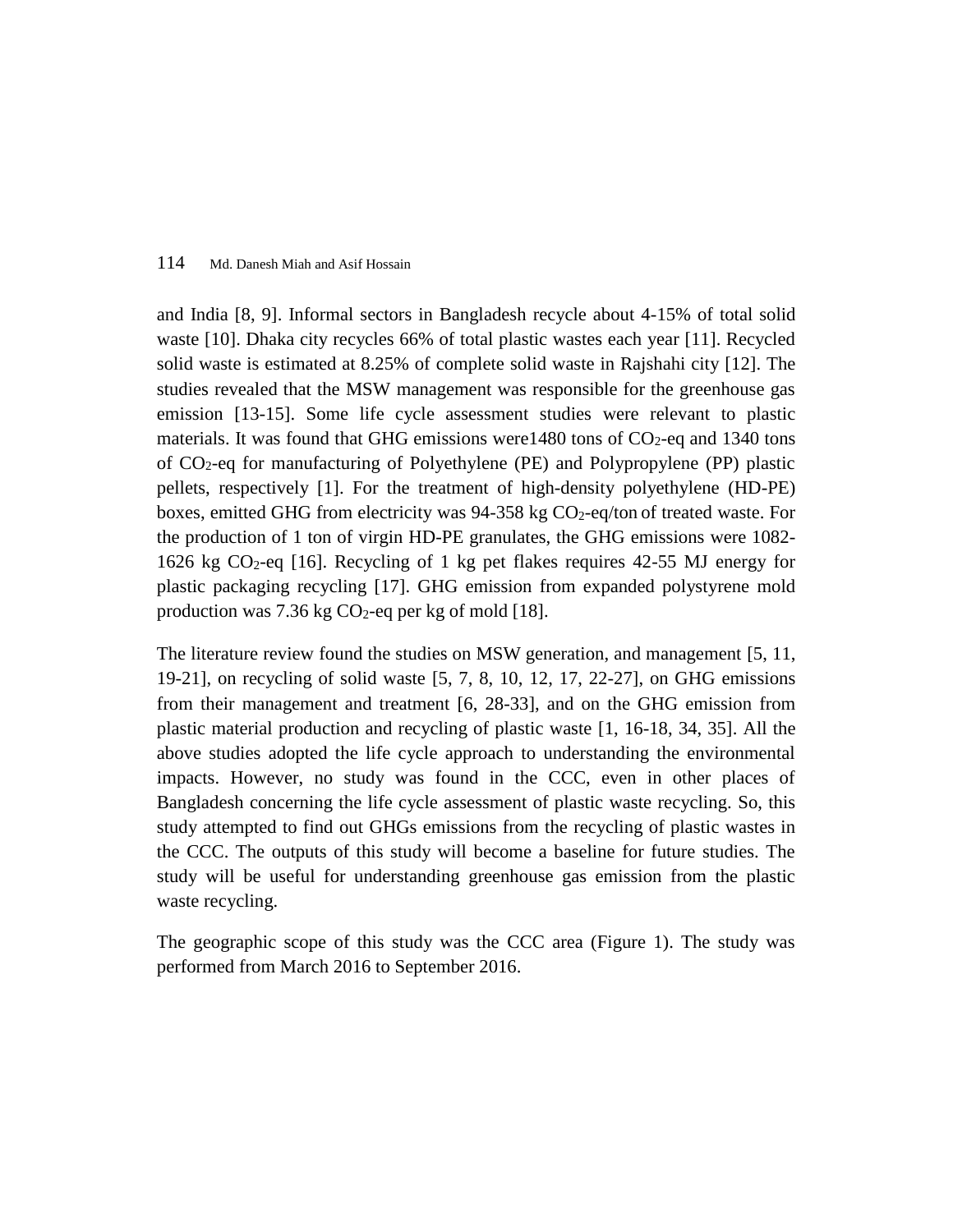

**Figure 1**: Chittagong city corporation as a study area for greenhouse gas emission due to plastic waste recycling.

Chittagong is the second-largest city in Bangladesh. It is also the commercial capital of the country. It lies in the southeastern part of Bangladesh between 22°14′ and 22°30′ north latitudes and between 91°45′ and 91°53′ east longitudes on the banks of the Karnaphuli river [36]. She covers a total area of  $157 \text{ km}^2$ . The population census in 2011 found that the total population of Chittagong city is 25,92,439, with a density 16,513 per  $km^2$  in total 5,58,097 households. The CCC consists of 41 wards, including two zones. These are the North and South zone. Out of 41 wards, 24 are conservancy, and 17 are non-conservancy wards. At the very beginning, Chittagong town started to grow as a small municipality in 1863 inhabited by 25,000 people only. In 1864, the British government declared it as Chittagong Municipality. It upgraded to Chittagong Municipal Corporation (CMC) in 1982 and finally to Chittagong City Corporation (CCC) in 1990.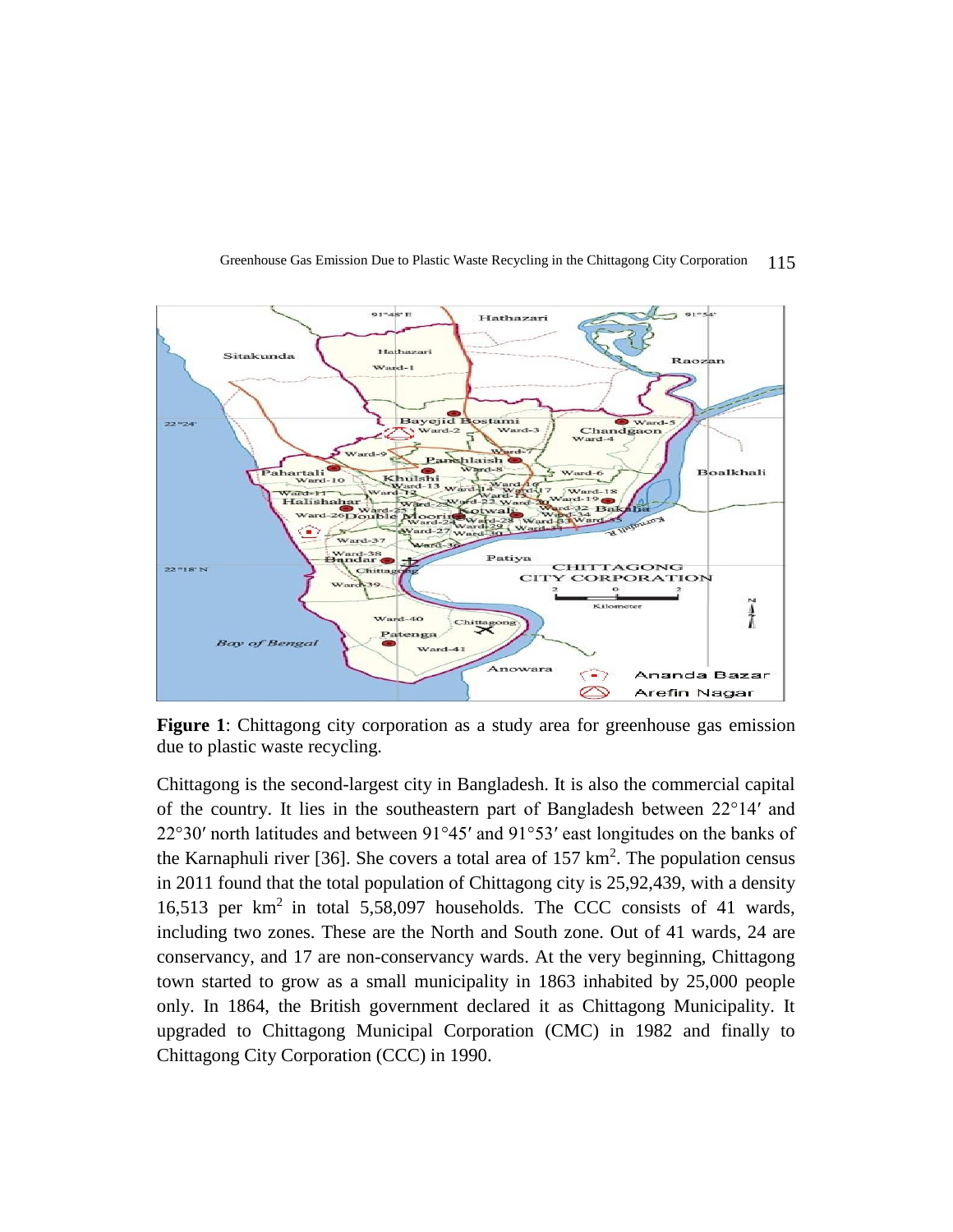A large number of economic and industrial activities is extended in the CCC because of the presence of the Chittagong port. And, hence, the contribution of this city to the country's national economy is much higher than the other cities in Bangladesh. There are some industrial belts, including many medium and heavy industries located at Fouzdarhat, Kalurghat, Baizid Bostami, and Potenga industrial area. The city's GDP was \$16 billion in 2005, with an annual growth rate of about 6.3%, and it was estimated that in 2020, the GDP of Chittagong would be \$39 billion [37]. Since this city has a vast population and carries out dense commercial activities, the generation of solid wastes is also increasing rapidly. It was estimated that the total average waste generation was 1300-1356 tons/day including per capita waste generation of  $0.48 \text{ kg/day}$  in the CCC [11].

The study selected the CCC purposively as a study area to research the generation of plastic waste, 37 tons/day [5]. It had a questionnaire survey to fulfill the objectives of the study. It included the personal interviews of the people related to the recycling process of plastic waste in the city. The study collected primary data from 25 waste depots and 19 plastic waste processing industries. Surveyed waste depots and processing industries were in Muradpur, Solosohor, Korbanigonj, G.E.C, Newmarket, Bakalia, Halisohor, and Dewanhat area. The data on plastic waste collection, energy consumption in the form of electricity for storage were collected from the waste depots. Processing industries reported fuel consumption (diesel) for waste transportation to the processing industry and energy consumption (electricity) for processing them. The data analysis was performed with Microsoft Excel 2010.

LCA, an evaluation tool, calculated the environmental impacts of plastic waste recycling in the CCC. LCA was comprised of four significant stages: goal and scope definition, life cycle inventory, life cycle impact analysis, and interpretation of the results.

This study aimed to evaluate the GHG emissions from the plastic waste recycling process in the CCC area from a life cycle perspective. Environmental impacts considered energy consumption in the form of fuel and electricity. The study considered collection, storing, transportation, separation, and processing under the components of the recycling process.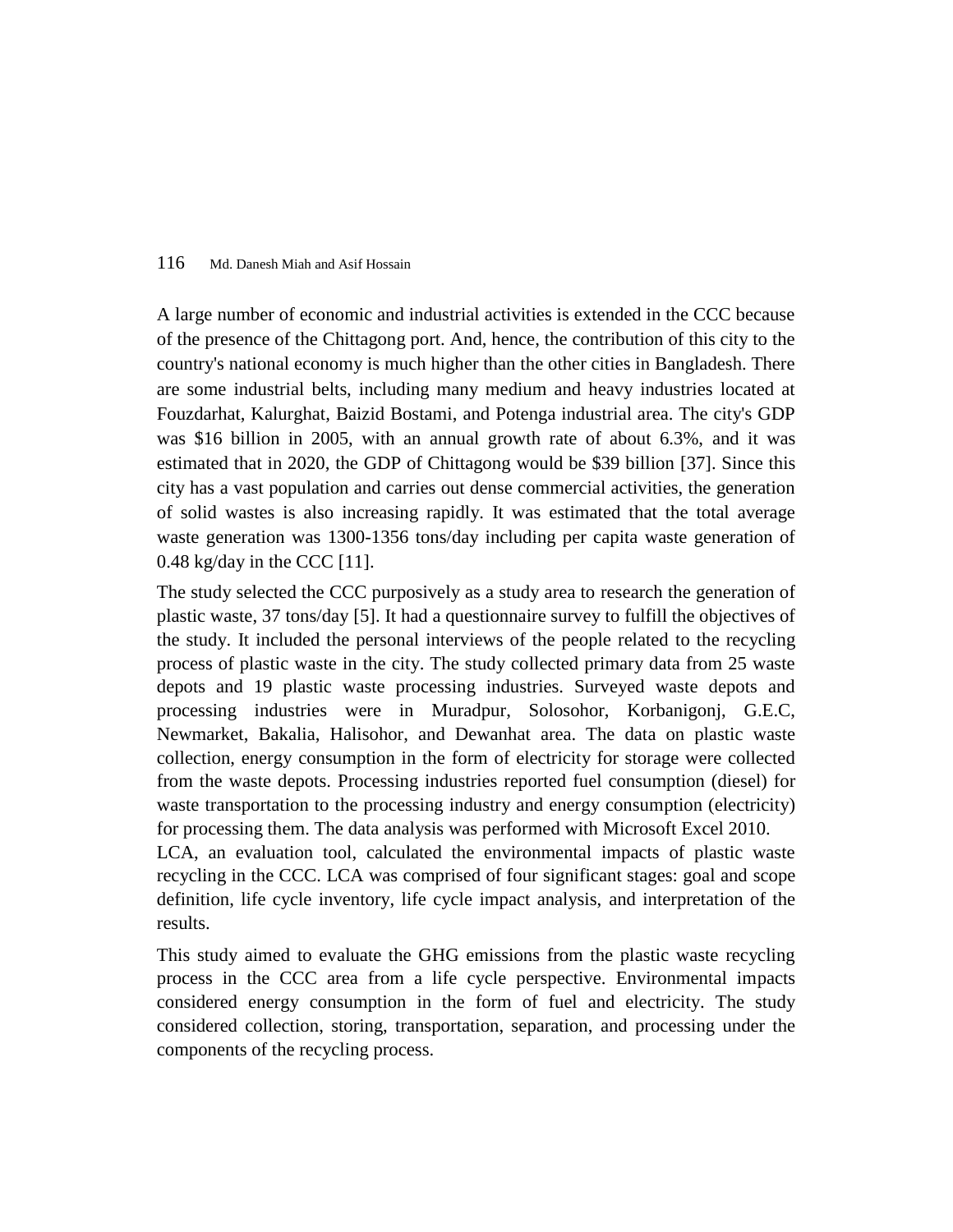

The functional unit selected for quantification of greenhouse gas emission was kg CO2-eq/ton of plastic waste.

The system boundary started with the collection of plastic wastes. The boundary ended at the processing industry, which treated the collected plastic wastes into plastic flakes. This system boundary considered only energy inputs such as electricity and fuel (Figure 2).



**Figure 2**: The system boundary of the LCA study of plastic waste recycling in the Chittagong City Corporation.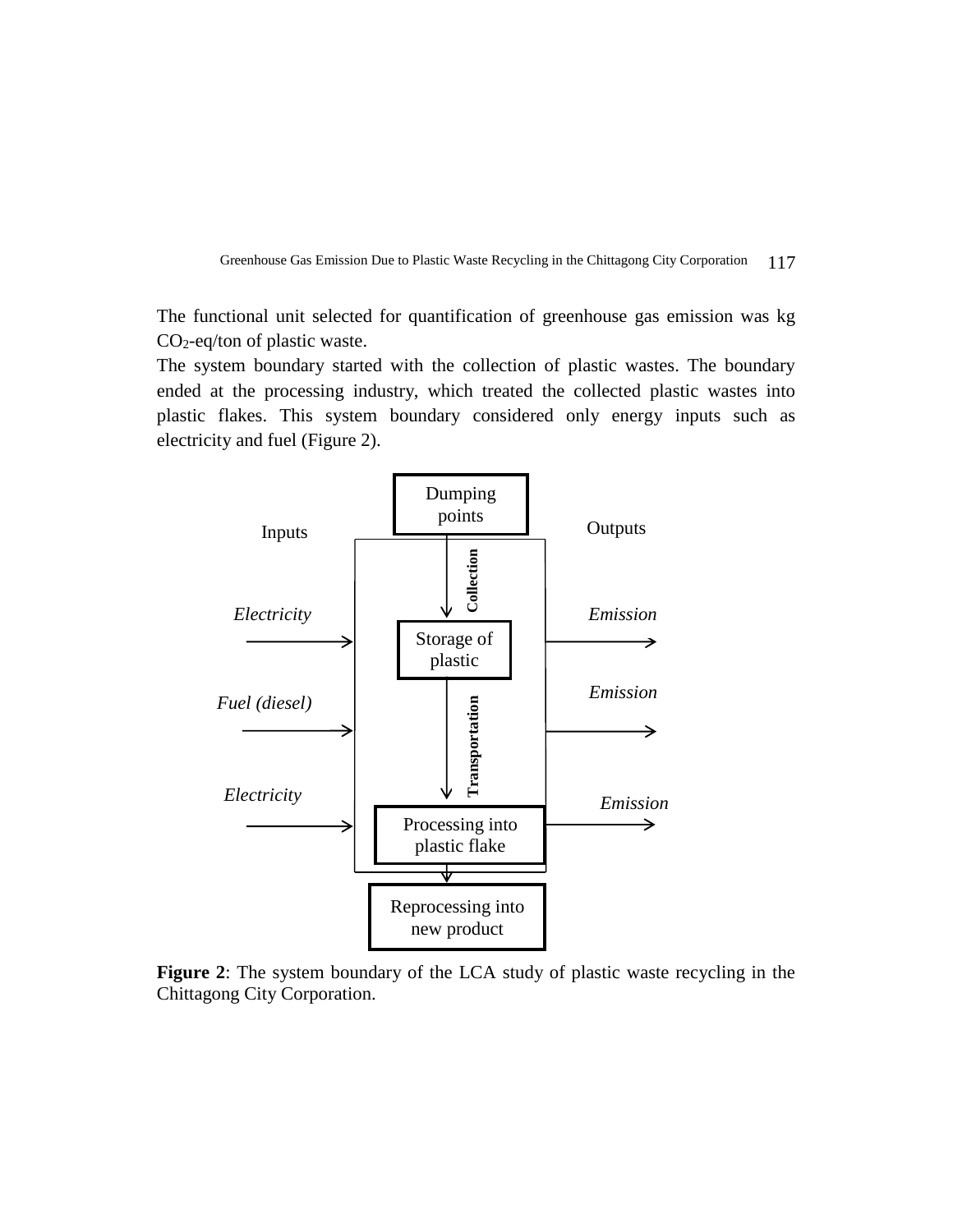Transportation of plastic wastes for recycling consumes fossil fuel. Through this fossil fuel combustion, greenhouse gases were emitted into the atmosphere. In the CCC, vehicles used for transportation of plastic wastes used diesel as fuel. Combustion of diesel released CH<sub>4</sub>, N<sub>2</sub>O, and CO<sub>2</sub>. Here, the emission of CH<sub>4</sub> and  $N_2O$  was negligible. So, in this study,  $CO_2$  was considered as the main component of greenhouse gas emission from this transportation. The study calculated total GHG emission from transportation by using the following equation [38]:

$$
Emissions_T = \frac{Full (units)}{Wastes (tons)} \times Energy (MJ/unit) \times EF (kg CO_2-eq/MJ)
$$

Here,

Emissions  $T =$  Emissions from transportation (kg  $CO_2$ -eq/ ton of waste transported) Fuel (units) = Total amount of diesel consumption per month, (Diesel in liters) Waste (tons) = Total amount of transported per month Energy ( $MJ$ unit) = Energy content of the fossil fuel (e.g. diesel: 36.42 MJ/L)  $EF = GHG$  emission factor of the fuel (e.g. diesel: 0.074 kg  $CO_2$ -eq/MJ) Furthermore, monthly GHG emission from transportation was estimated as follows: Monthly GHG emission (kg  $CO_2$ -eq/month) = GHG emissions/ton  $\times$  tons of waste transported per month

Bangladesh produces electricity mainly from natural gas, coal, heavy furnace oil, high-speed diesel, and hydropower. A little electricity also flows from gas-based power plants in Tripura, India.

By using the following equation, the study calculated GHG emission using table 1. **Emissions** = [Percentage of electricity from coal (2.03%)  $\times$  total electricity (kWh)  $\times$ 3.26 Kg CO<sub>2</sub>-eq/kWh] + [Percentage of electricity from natural gas  $(61.82\%) \times$  total electricity (kWh)  $\times$  0.185 Kg CO<sub>2</sub>-eq/kWh] + [Percentage of electricity from heavy Furness oil (21.68%)  $\times$  total electricity (kWh)  $\times$  2.96Kg CO<sub>2</sub>-eq/kWh] + [Percentage of electricity from high speed diesel (7.75%)  $\times$  total electricity (kWh)  $\times$  0.733Kg  $CO_2$ -eq/kWh] + [Percentage of electricity from hydropower (1.86%)  $\times$  total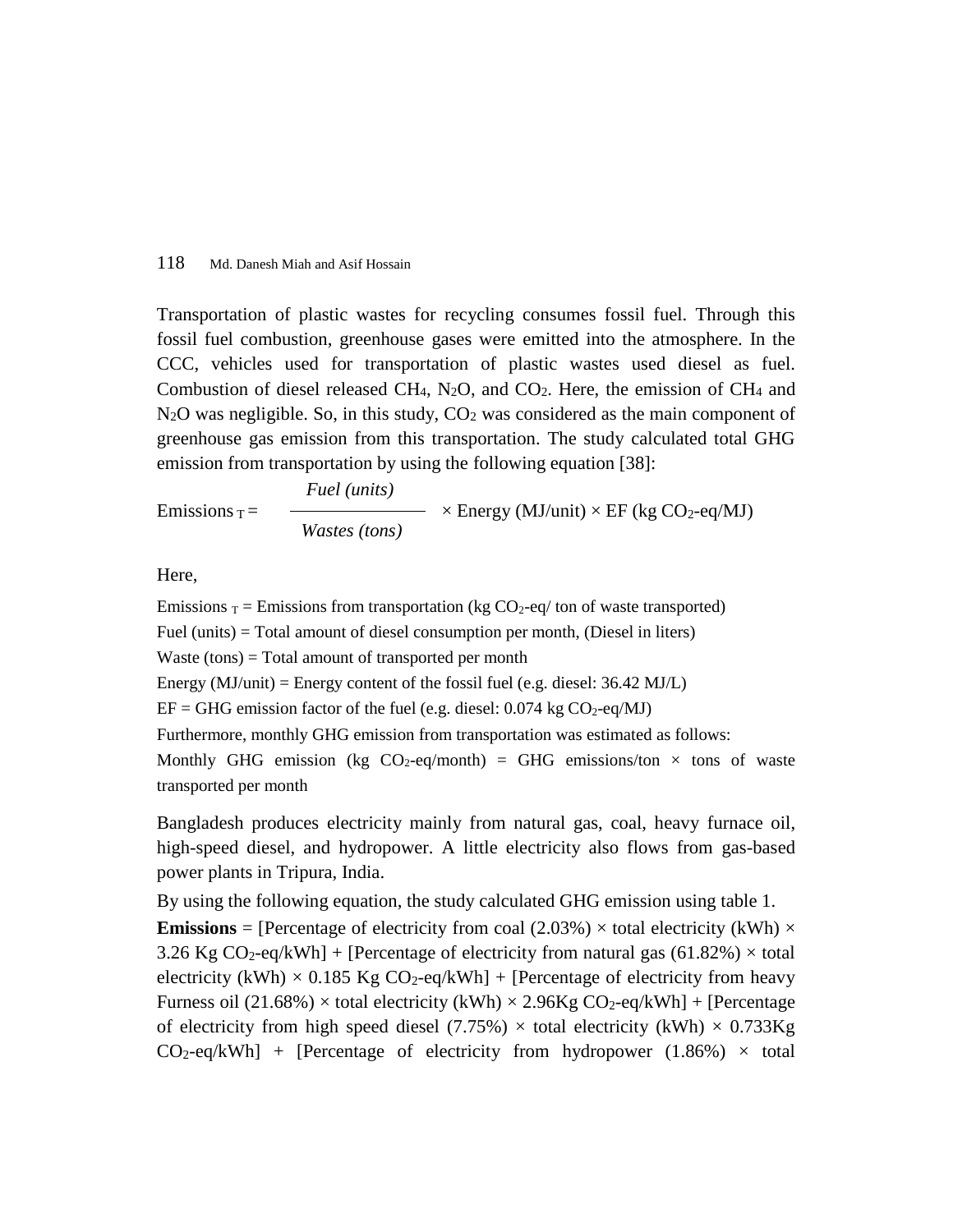electricity (kWh)  $\times$  0.0236 Kg CO<sub>2</sub>-eq/kWh] + [Percentage of electricity imported from India (4.86%)  $\times$  total electricity (kWh)  $\times$  0.185 Kg CO<sub>2</sub>-eq/kWh]

In the CCC, plastic wastes generally originated from residential, industrial, commercial, and institutional areas. These wastes appeared in pet bottles, cans, jugs, bowls, plastic polythene, gallons, hanger, electrical products, electric boards, and buckets. Before reaching the recycling industries, most of these wastes reached waste depots locally known as *Vangari*. The figure 3 shows the supply chain of plastic wastes.

| <b>Fuel type</b>  | Capacity | Percentage | <b>Emission</b> | <b>Emission factor unit</b> | <b>Source</b> |
|-------------------|----------|------------|-----------------|-----------------------------|---------------|
|                   | (MW)     | (%)        | factor          |                             |               |
| Natural gas       | 7628.00  | 61.82      | 0.185           | $kg CO2-eq/kWh$             | $[39]$        |
| Coal              | 250.00   | 2.03       | 3.26            | $kg CO2-eq/kWh$             | $[39]$        |
| Heavy furnace oil | 2675.00  | 21.68      | 2.96            | $kg CO2 - eq/kWh$           | [40]          |
| High-speed diesel | 956.00   | 7.75       | 0.733           | $kg CO2-eq/kWh$             | [41]          |
| Hydroelectricity  | 230.00   | 1.86       | 0.236           | $kg CO2 - eq/kWh$           | [41]          |
| Imported<br>from  | 600.00   | 4.86       | 0.185           | $kg CO2-eq/kWh$             | $[39]$        |
| India<br>Total    | 12339.00 | 100        |                 |                             | $[42]$        |

**Table 1**: Sources of the generated electricity to the national grid in Bangladesh.

The sources of the plastic wastes were households, local markets, and rail/bus stations. Mainly, *Tokai* (street-urchin) collected plastic wastes from dumping sites of different places and households and then they were reported to sell the wastes to waste depots. From these waste depots, waste plastics were bought by the processing industries that cut/crushed plastic products into flakes. Infrequently, the processing industries also were reported to collect plastic wastes directly from the households, *Tokai* (street-urchin), local market, industrial areas, and bus/railway stations.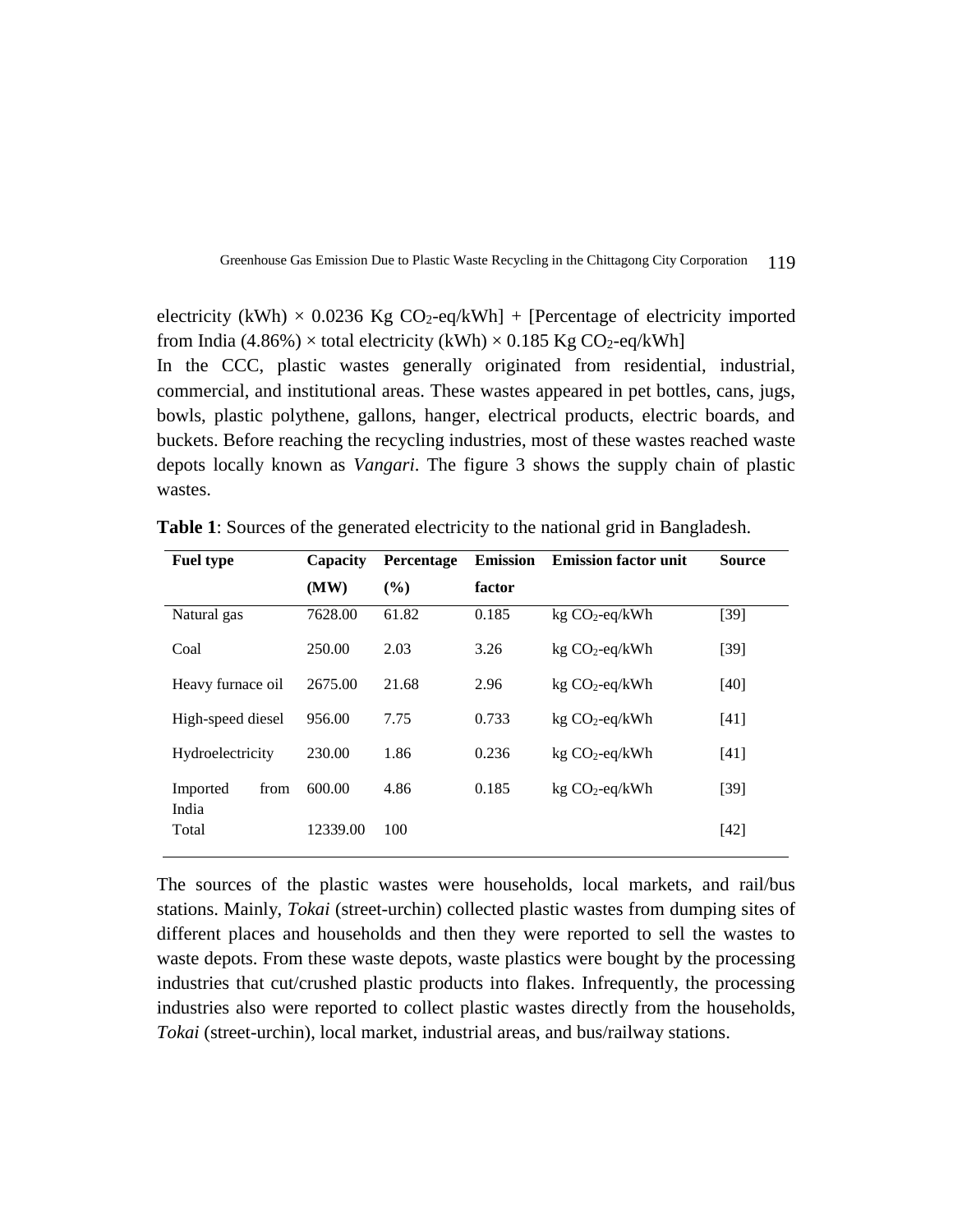

**Figure 3**: The supply chain of plastic wastes in Chittagong City Corporation.

The household was the largest source of waste plastic in this sector. The waste depot collected 37.44% of their plastic wastes from the household. They also collected 28.73%, 17.79%, and 16.04% plastic wastes from *Tokai*, bus/railway station, and local market, respectively.

The processing industries collected significant quantities of plastic wastes, 36.79%, from the waste depot, followed by *Tokai,* 20.74%. Other sources such as bus/railway station, local market, industrial area, and household contributed 13.83%, 11.36%, 11.11%, and 6.17%, respectively, of the processing industries' total collection.

The defined system boundary identified three stages as a source of GHG emission. These were storage, transportation, and recycling of plastic wastes. In the waste depots, plastic wastes were stored initially for recycling purposes. The waste depots did not perform any processing activities except storing the waste. Storage and maintenance activities of the wastes used electricity until the wastes go for the processing industries. In the waste depot, the average energy consumption in the form of electricity was 80.21 kWh/ton of wastes.

For transportation, the processing industries used diesel as fuel. A total of 12 of the surveyed processing industries were found using fuel-based vehicles for transporting the wastes. Other industries used manually driven vehicles like a van for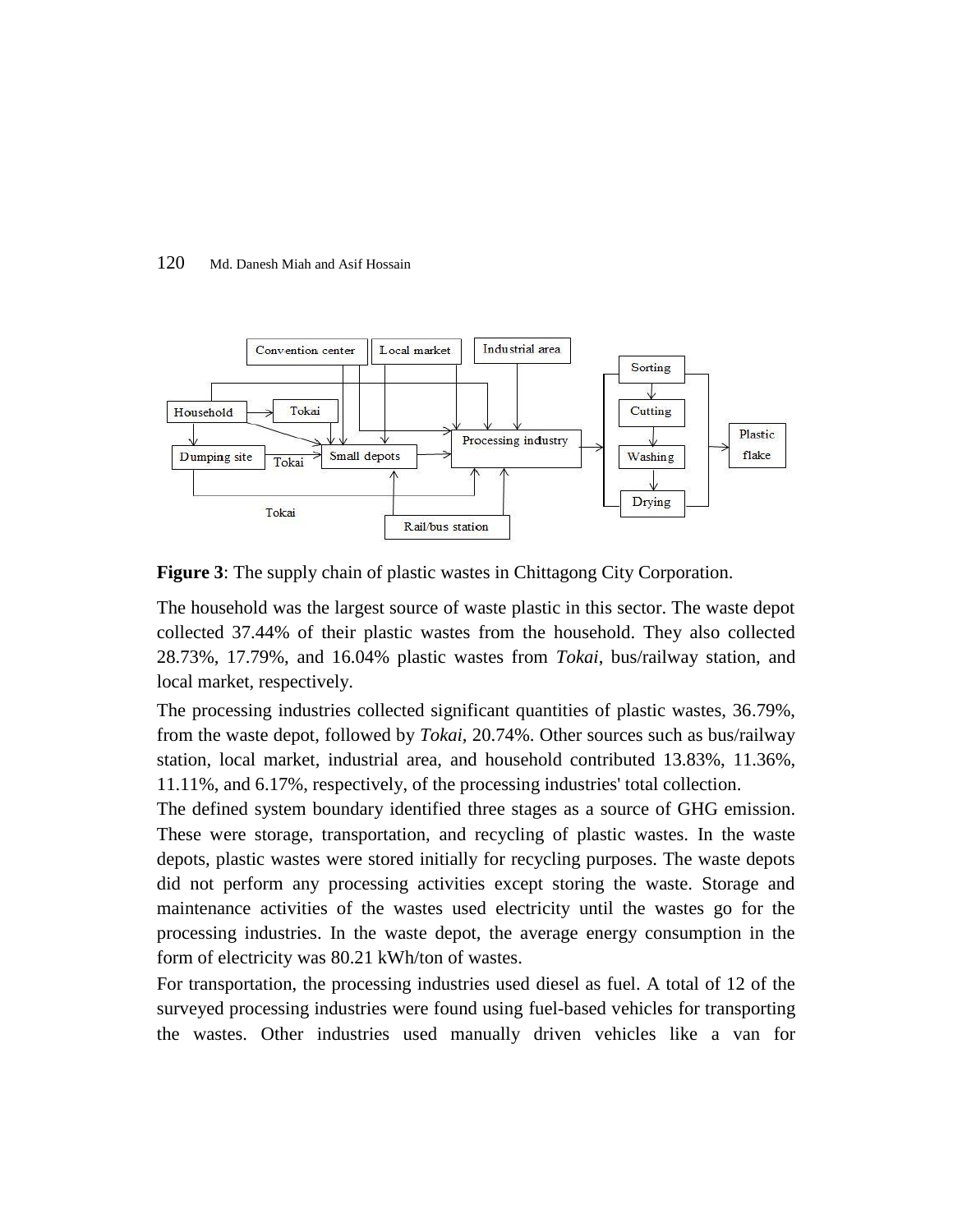transportation. The processing industries required 226 liters of diesel per month for transportation of these plastic wastes.

In the processing (plastic recycling) industries, plastic wastes were cut into plastic flakes using cutting machines. These machines ran by electricity. So converting plastic wastes into plastic flakes was another major source of GHG emission in the plastic recycling process in Chittagong city. Average electricity consumption in this stage for processing of plastic was 54.84 kWh/ton of wastes.

In the waste depot, GHG emitted due to the use of electricity. This electricity consumption was only for the storage and maintenance of plastic wastes before selling it to the processing industries. The figure 4 shows the average requirement of energy and emission of GHG in the waste depot. The required electricity in the waste depot for 1 ton of plastic waste was about 80.21±7.20 kWh. The quantity of emitted GHG from this stage was  $71.27\pm6.39$  kg CO<sub>2</sub>-eq/ton.



**Figure 4**: The average consumption of electricity and GHG emissions in the plastic waste depots in Chittagong City Corporation.

The figure 5 shows the monthly emission of greenhouse gas from waste depots. The average consumption of electricity was 21.56±2.75 kWh per month. So the emission of GHG from the storage of plastic waste in one month was  $19.16\pm2.44$  kg CO<sub>2</sub>-eq.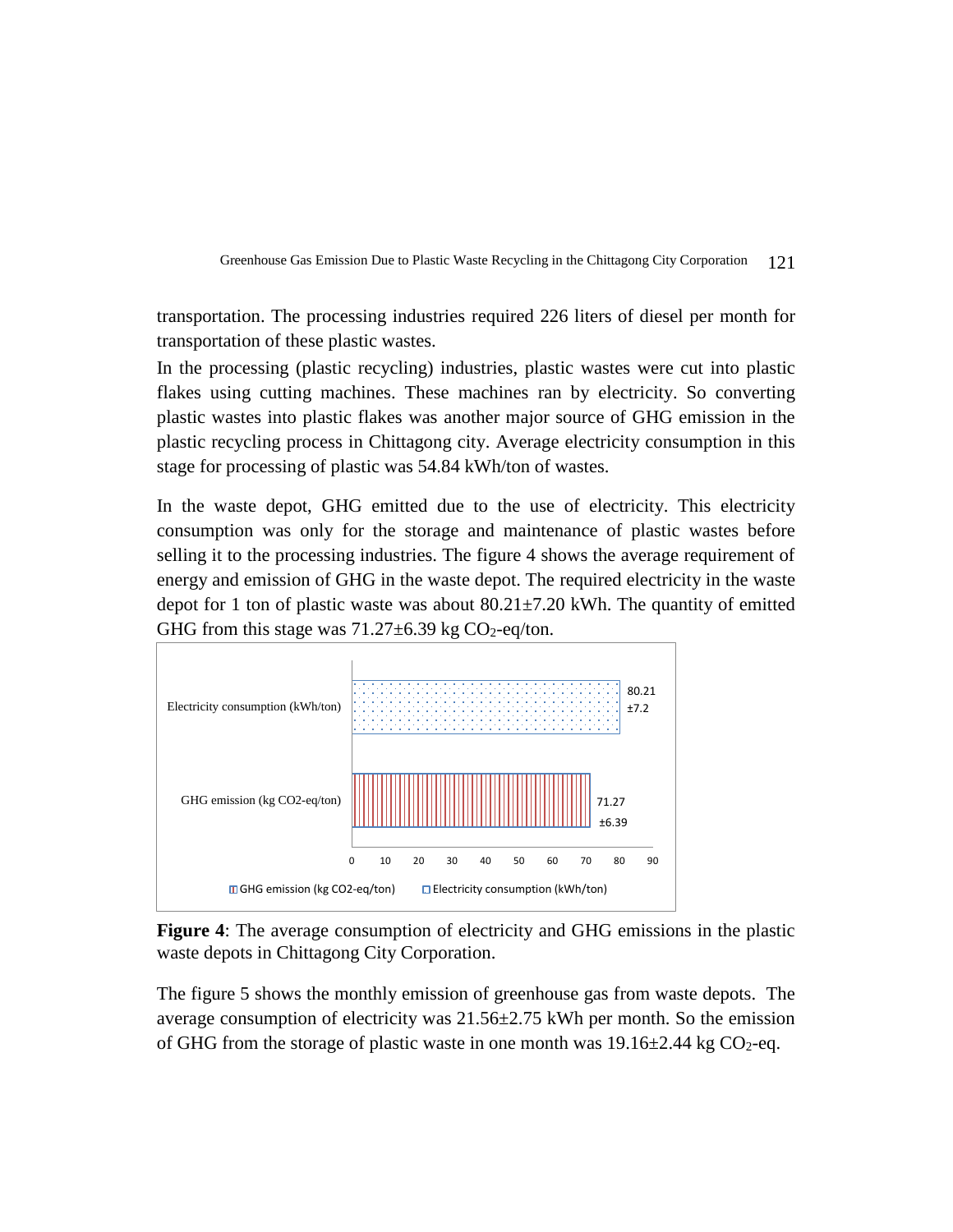

**Figure 5**: Average monthly electricity consumption and emission of GHG in the plastic waste depots in Chittagong City Corporation.

From the life cycle inventory, it was found that the plastic processing (plastic recycling) industries required machines for converting plastic wastes into plastic flakes in the processing industries. These machines ran by electricity. So, this was another primary source of GHG emission within the defined system boundary.

The figure 6 shows the average consumption of electricity and GHG emissions in the processing (plastic recycling) industries. Here, the average consumption of energy in the form of electricity was 54.84±14.84 kWh/ton. Greenhouse gas emission from the consumption of energy was  $48.73 \pm 12.73$  kg CO<sub>2</sub>-eq/ton of waste plastic processing.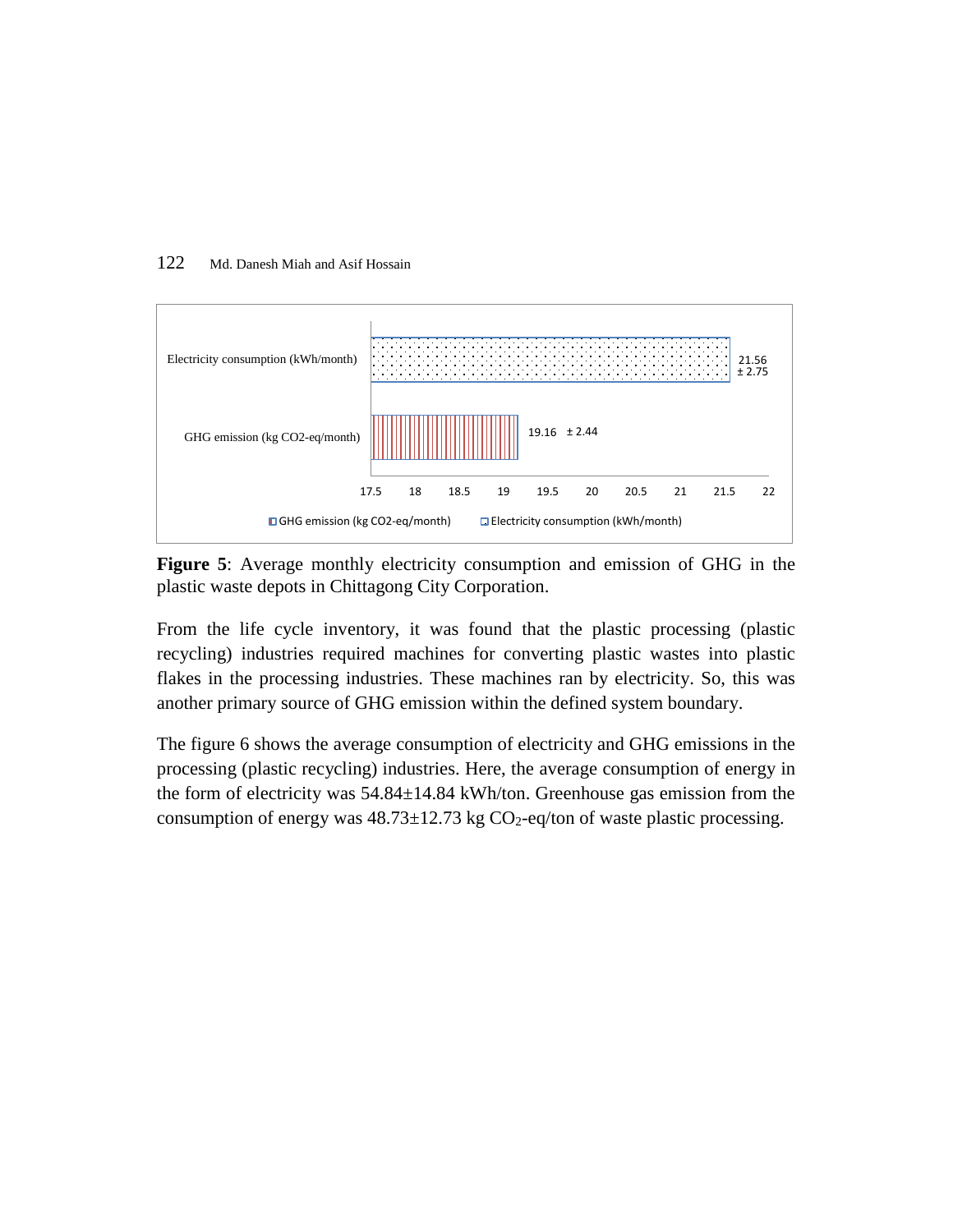



**Figure 6**: The average consumption of electricity and GHG emissions in processing (plastic recycling) industries in Chittagong City Corporation.

The average monthly electricity consumption was  $827.61 \pm 17.36$  kWh for the processing of plastic wastes in the processing industries. The emission from the processing industries was calculated at  $735.34\pm15.17$  kg  $CO_2$ -eq/month. The figure 7 shows the monthly electricity consumption and the emission of GHG.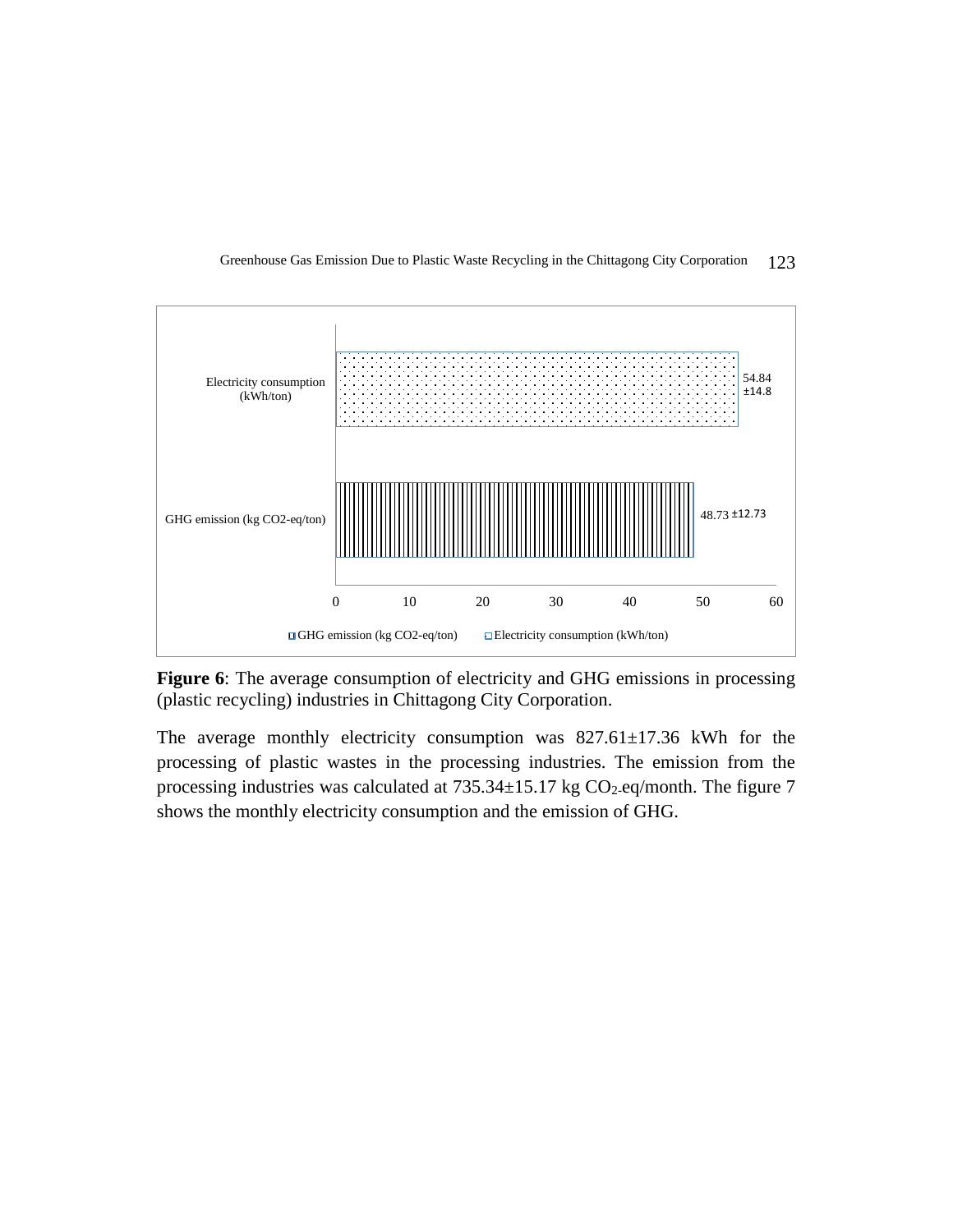

**Figure 7**: Average monthly electricity consumption and emission of GHG in the processing (plastic recycling) industries in Chittagong City Corporation.

The surveyed processing industries, 12 in numbers, were found to use fuel-based vehicles for transporting the plastic wastes from the waste depots to the processing industries. They generally used small trucks for transporting the wastes, which used diesel as fuel.

It was found that 185 tons of plastic wastes were transported monthly by using fueldependent vehicles. Based on the results from the inventory, the figure 8 shows the consumption of fuel and GHG emissions from transportation.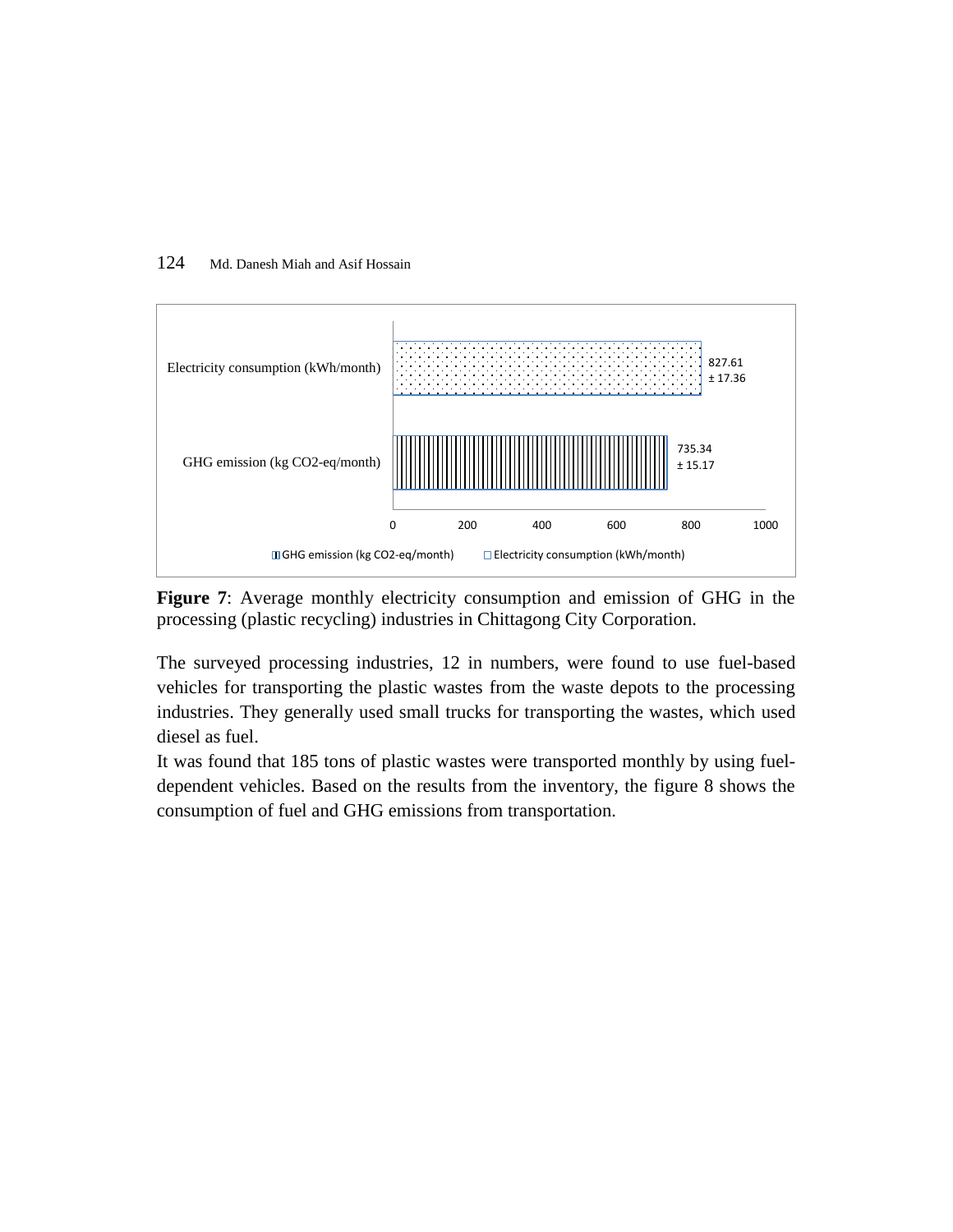



**Figure 8**: The average consumption of fuel (diesel) and GHG emissions in the transportation of plastic wastes for recycling in Chittagong City Corporation.

Transportation required about 0.56±0.14 liter diesel for transporting 1 ton of plastic wastes. Direct greenhouse gas emission from the waste transportation in the CCC was about  $2.1\pm0.46$  kg CO<sub>2</sub>-eq/ton of the transported wastes. Monthly GHG emission was found 388.5 kg  $CO<sub>2</sub>$ -eq from the transportation of 185 tons of plastic wastes.

The overall emission within the system boundary is in the figure 9. In the waste depot, the emission was 71.27 kg  $CO<sub>2</sub>$ -eq/ton of stored wastes. Whereas, in the processing (plastic recycling) industries, the emission was less than the waste depot. Total emission from transportation and energy consumption was  $50.83 \text{ kg } CO<sub>2</sub>$ eq/ton of processed waste. Here, 2.1 kg  $CO<sub>2</sub>$ -eq emitted from the transportation of 1 ton plastic wastes, and  $48.73$  kg CO<sub>2</sub>-eq was emitted from the processing of 1ton plastic wastes.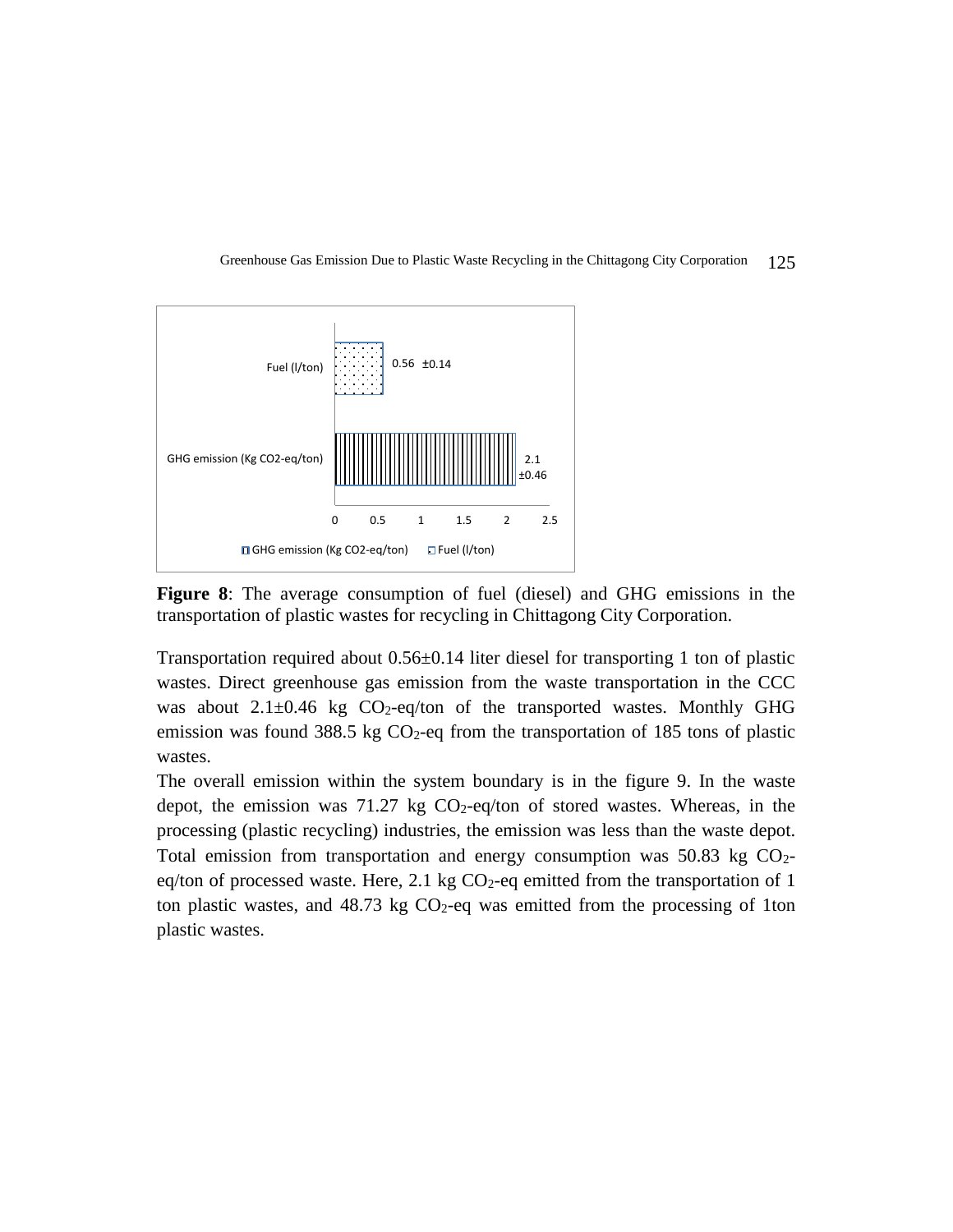

**Figure 9**: Overall emission of greenhouse gas within the defined system boundary for plastic waste recycling in Chittagong City Corporation.

# **References**

- [1] J. Greene: "Life cycle assessment of reusable and single-use plastic bags in California", 2011. True Reusable Bags Company, California, p. 26.
- [2] C. Liamsanguan and S. H. Gheewala: *Journal of Environmental Management,* 2008, **87**(1), 132-138.
- [3] S. H. Gheewala: *International Energy Journal,* 2003, **4**(1), 5-15.
- [4] H. M. Z. Hossain, Q. H. Hossain, M. M. U. Monir*,* and M. T. Ahmed: *Renewable and Sustainable Energy Reviews,* 2014, **39,** 35-41.
- [5] M. Alamgir and A. Ahsan: *Journal of Environmental Health Science & Engineering,* 2007, **4**(2), 67-76.
- [6] E. Cifrian, J. R. Viguri and A. Andres: *Waste and Biomass Valorization,* 2013, **4**(2), 271-285.
- [7] J. Hopewell, R. Dvorak and E. Kosior: *Philosophical Transactions of the Royal Society B: Biological Sciences,* 2009, **364**(1526), 2115-2126.
- [8] M. Sharholy, K. Ahmad, G. Mahmood*,* and R. C. Trivedi: *Waste Management,* 2008, **28**(2), 459-467.
- [9] A. V. Shekdar: *Waste Management,* 2009, **29**(4), 1438-1448.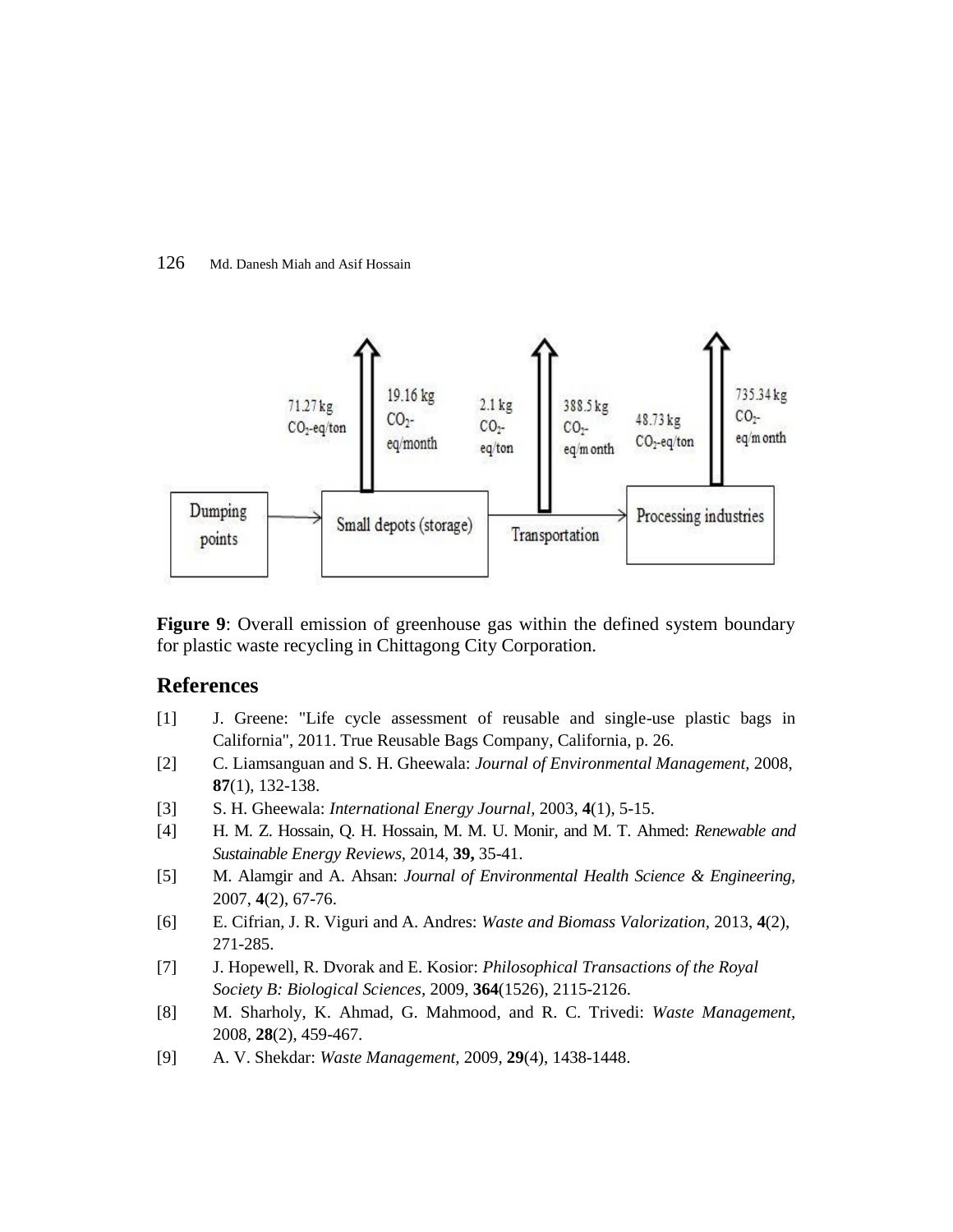- [10] I. Enayetullah, S. S. A. Khan and A. H. M. M. Sinha: "Urban solid waste management scenario of Bangladesh: Problems and prospects", 2005. Waste Concern Technical Documentation, Dhaka, Bangladesh, p. 1-18.
- [11] WC: Bangladesh Waste Database 2014, 2019. [https://wasteconcern.org/waste-database/,](https://wasteconcern.org/waste-database/) Dhaka, Bangladesh.
- [12] Q. H. Bari, K. M. Hassan and M. E. Haque: *Waste Management,* 2012, **32**(11), 2029-2036.
- [13] C. Liamsanguan and S. H. Gheewala: *Journal of Cleaner Production,* 2008, **16**(17), 1865-1871.
- [14] A. K. Mohareb, M. A. Warith and R. Diaz: *Resources, Conservation and Recycling,* 2008, **52**(11), 1241-1251.
- [15] W. Zhao, E. Voet, Y. Zhang*,* and G. Huppes: *Science of The Total Environment,* 2009, **407**(5), 1517-1526.
- [16] T. Astrup, T. Fruergaard and T. H. Christensen: *Waste Management & Research,* 2009, **27**, 763-772.
- [17] U. Arena, M. L. Mastellone and F. Perugini: *The International Journal of Life Cycle Assessment,* 2003, **8**(2), 92-98.
- [18] S. Ross and D. Evans: *Journal of Cleaner Production,* 2003, **11**(5), 561-571.
- [19] M. Sujauddin, S. M. S. Huda and A. T. M. R. Hoque: *Waste Management,* 2008, **28**(9), 1688-1695.
- [20] A. M. Troschinetz and J. R. Mihelcic: *Waste Management,* 2009, **29**(2), 915-923.
- [21] S. Yasmin and M. I. Rahman: *International Journal of Environmental Protection and Policy,* 2017, **5**(2), 19-25.
- [22] O. C. Aja and H. H. Al-Kayiem: *Journal of Material Cycles and Waste Management,* 2014, **16**(4), 693-710.
- [23] C. Chiemchaisri, J. P. Juanga and C. Visvanathan: *Environmental Monitoring and Assessment,* 2007, **135**(1), 13-20.
- [24] A. L. Craighill and J. C. Powel: *Resources, Conservation and Recycling,* 1996, **17**(2), 75-96.
- [25] M. S. Islam: *Journal of Chemical engineering,* 2012, **26**(1), 16-21.
- [26] D. Lazarevic, E. Aoustin, E. Buclet*,* and N. Brandt: *Resources, Conservation and Recycling,* 2010, **55**(2), 246-259.